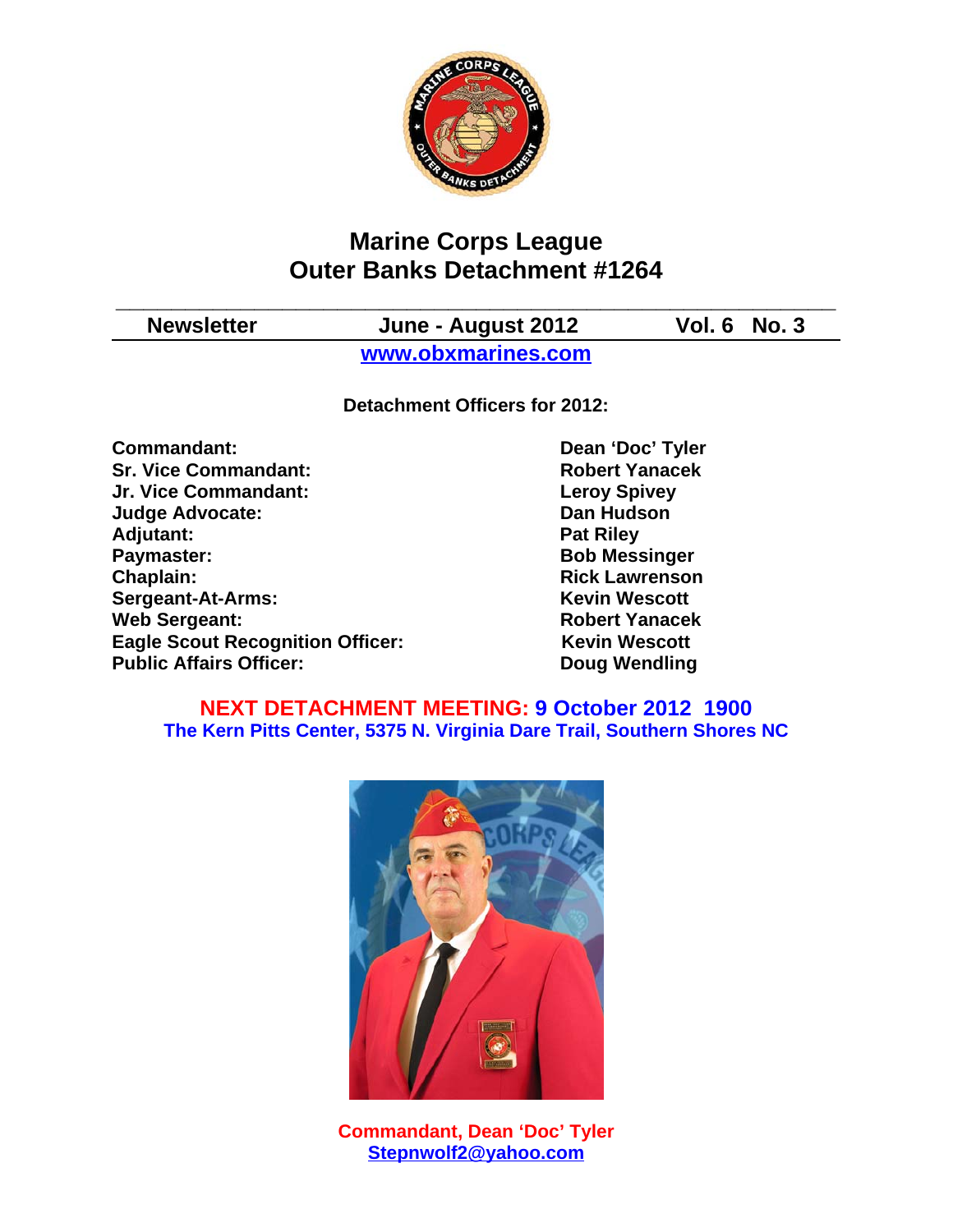# **Current Intel:**

**Check your Detachment Website OFTEN: www.obxmarines.com**

**June - August No Detachment meetings per ByLaws... Resume regular meetings 11 September**

## **Travel Information – TSA:**

**TSA Expands Wounded Warrior Security Program to All Veterans**

**Many Paralyzed Veterans of America (Paralyzed Veterans) members have made complaints about problems with airport security, such as being requested to get out of their wheelchairs, remove their shoes, or display personal medical devices. Now an existing Transportation Security Administration (TSA) program for injured service members has been expanded to permit all veterans to proceed through security safely and with dignity.**

**The veteran or service member should contact the Operations Center's 24–72 hours before a confirmed flight at the toll-free number (888) 262-2396 with flight information. The passenger may also email the call center at MSIJSOC@DHS.GOV with the itinerary. Callers will be connected to a TSA liaison officer who will notify security officials as described above. The hotline will not be able to assist if the call is more than 72 hours or less than 24 hours before the flight is scheduled to leave before the flight is scheduled to leave. If you need special assistance, e.g., cart transportation to your gate, you may also inquire same in your phone call/email, as well as, at your departure gate.**

**Once a Marine, ALWAYS a Marine…**



**Pay your dues promptly to continue receiving your Marine Corps League benefits… Unsure if/when your membership renewal is due? Contact Bob Messinger, Paymaster at messinger.b@obxmarines.com**